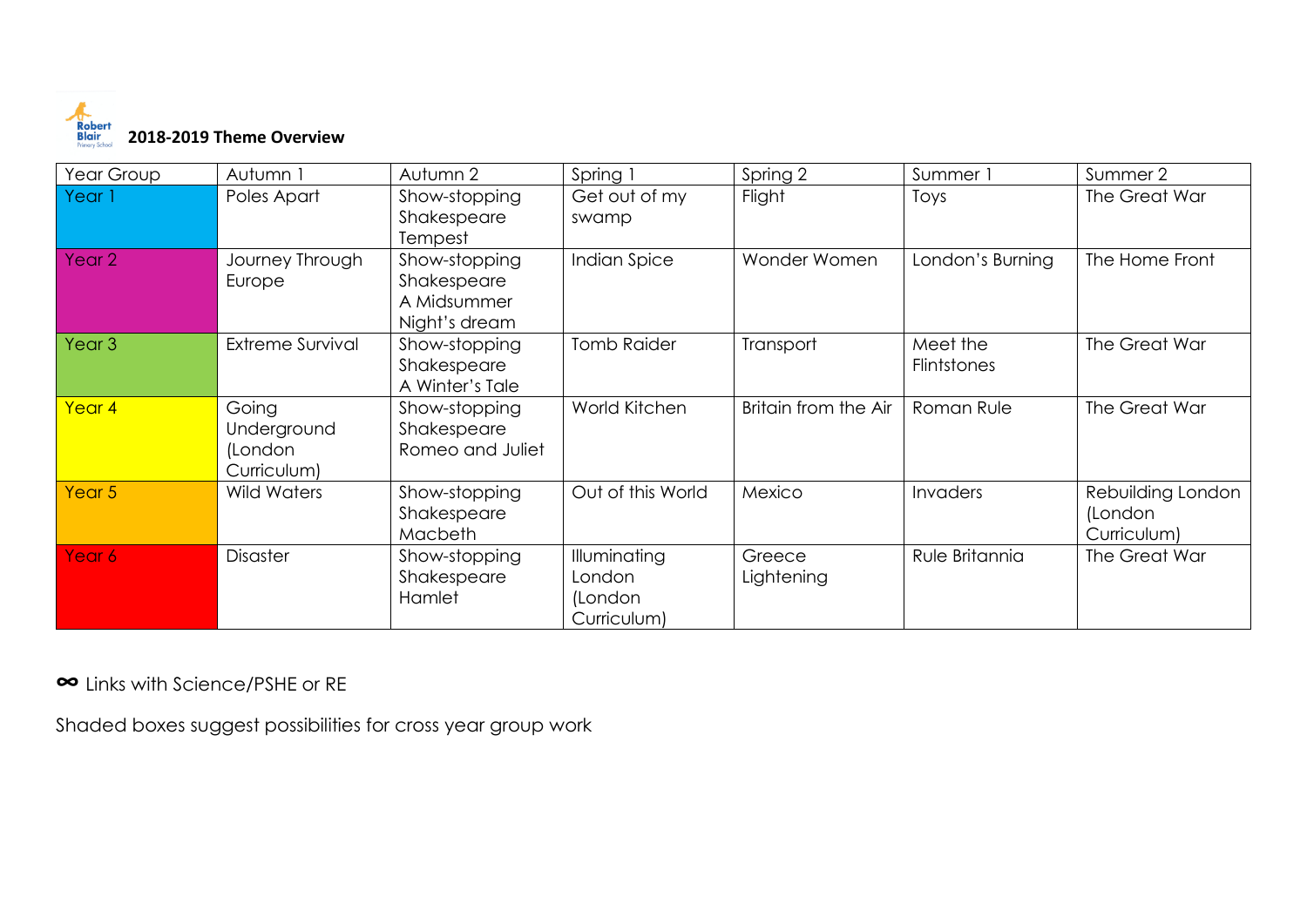

| Year Group        | Autumn 1                               | Autumn 2           | Spring 1                            | Spring 2                | Summer 1                            | Summer 2 |  |  |
|-------------------|----------------------------------------|--------------------|-------------------------------------|-------------------------|-------------------------------------|----------|--|--|
| Year 1            | Animals including humans               |                    | Plants                              |                         | Everyday materials <sup>00</sup>    |          |  |  |
|                   | Seasonal Change                        |                    | Seasonal Change                     |                         | Seasonal Change                     |          |  |  |
|                   |                                        |                    |                                     |                         |                                     |          |  |  |
| Year 2            | Animals including humans <sup>00</sup> |                    | Living things and their<br>habitats | Plants                  | Uses of Everyday materials          |          |  |  |
|                   |                                        |                    |                                     |                         |                                     |          |  |  |
| Year 3            | Animals including                      | Forces and magnets | Light                               | Plants                  | Rocks                               |          |  |  |
|                   | humans                                 |                    |                                     |                         |                                     |          |  |  |
|                   |                                        |                    |                                     |                         |                                     |          |  |  |
| Year 4            | Sound                                  | Electricity        | Living things and their             | Animals including       | <b>States of matter</b>             |          |  |  |
|                   |                                        |                    | habitats                            | humans                  |                                     |          |  |  |
| Year <sub>5</sub> | Animals including<br>Forces<br>humans  |                    | Earth and Space                     | Living things and their | Properties and changes of materials |          |  |  |
|                   |                                        |                    | habitats                            |                         |                                     |          |  |  |
| Year 6            | Evolution and                          | Electricity        |                                     | Living things and their |                                     |          |  |  |
|                   |                                        |                    | Light <sup>oo</sup>                 | habitats                | Animals including humans $\infty$   |          |  |  |
|                   | Inheritance <sup>00</sup>              |                    |                                     |                         |                                     |          |  |  |

**∞** Links with Topic/PSHE or RE

Shaded boxes suggest possibilities for cross year work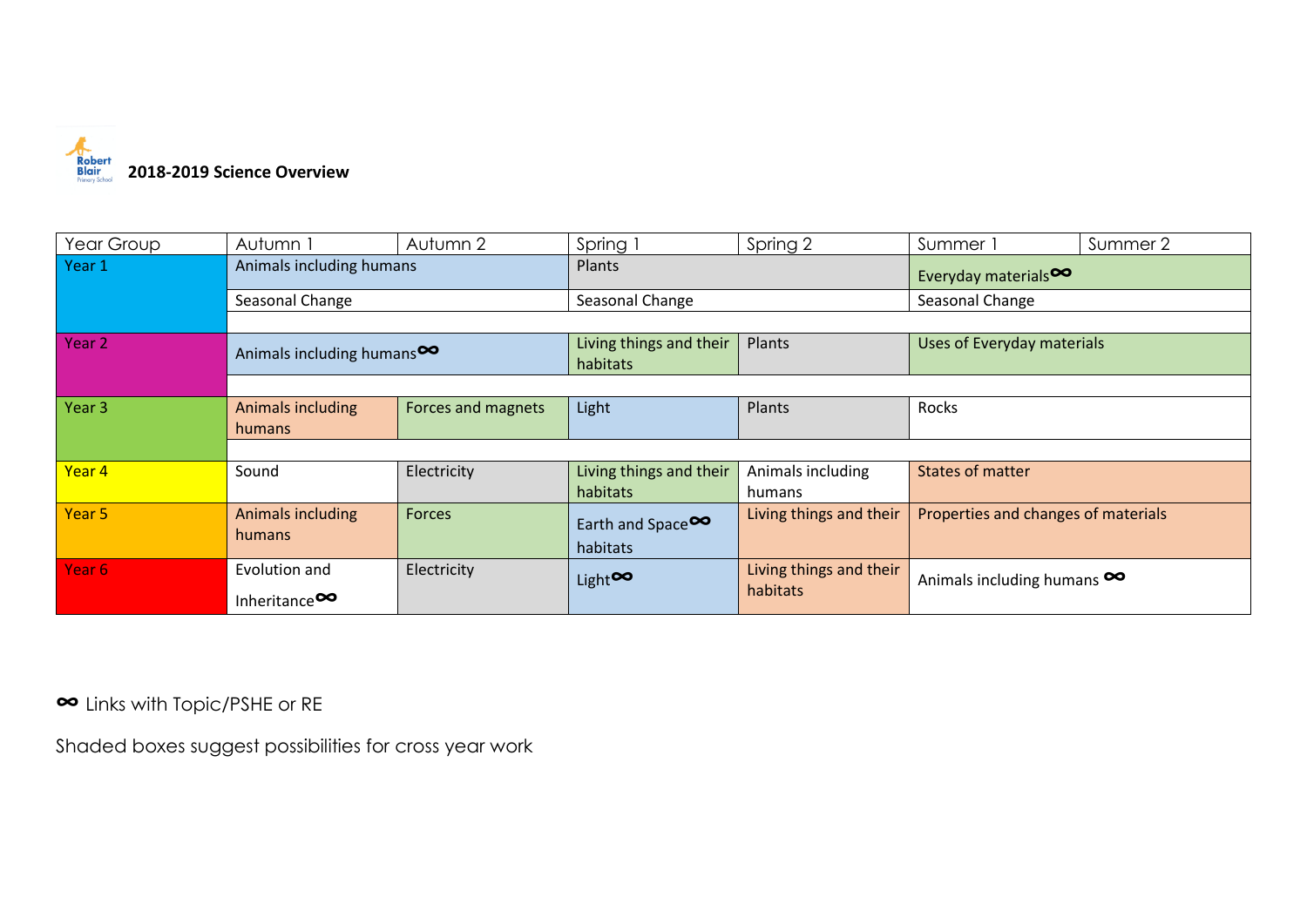

|                   | Autumn 1                                                                                    | Autumn 2                                                                           | Spring 1                                                                      | Spring 2                                                                                            | Summer 1                                                                                                                   | Summer 2                                                                           |
|-------------------|---------------------------------------------------------------------------------------------|------------------------------------------------------------------------------------|-------------------------------------------------------------------------------|-----------------------------------------------------------------------------------------------------|----------------------------------------------------------------------------------------------------------------------------|------------------------------------------------------------------------------------|
| Year 1            | <b>Physical health</b><br>and wellbeing $\infty$<br>Fun times                               | Drug, alcohol and<br>tobacco education<br>What do we put into<br>and on to bodies? | <b>Careers, financial</b><br>capability and<br>economic wellbeing<br>My money | Keeping safe and<br>managing risk<br>Feeling safe                                                   | <b>Mental health and</b><br>emotional wellbeing<br>Feelings                                                                | Identity, society and<br>equality<br>Me and others                                 |
| Year <sub>2</sub> | <b>Physical health</b><br>and wellbeing<br>What keeps me<br>healthy?                        | Drug, alcohol and<br>tobacco education<br>Medicines and me                         | <b>Mental health and</b><br>emotional wellbeing<br>Friendship                 | Keeping safe and<br>managing risk<br>Indoors and outdoors                                           | Sex and relationship<br>education<br>Boys and girls, families                                                              | Sex and relationship<br>education<br>Boys and girls, families                      |
| Year <sub>3</sub> | <b>Physical health</b><br>and wellbeing<br>What helps me<br>choose?                         | Drug, alcohol and<br>tobacco education<br>Tobacco is a drug                        | Keeping safe and<br>managing risk<br>Bullying – see it, say it,<br>stop it    | Mental health and<br>emotional wellbeing<br>Strengths and<br>challenges                             | <b>Careers, financial</b><br>capability and<br>economic wellbeing<br>Saving, spending and<br>budgeting                     | Identity, society and<br>equality<br>Celebrating<br>difference                     |
| Year 4            | Keeping safe and<br>managing risk<br>Playing safe                                           | Drug, alcohol and<br>tobacco education<br>Making choices                           | <b>Physical health</b><br>and wellbeing<br>What is important to<br>me?        | Sex and relationship<br>education<br>Growing up and<br>changing                                     | Sex and relationship<br>education<br>Growing up and<br>changing                                                            | Identity, society and<br>equality<br>Democracy                                     |
| Year <sub>5</sub> | <b>Physical health</b><br>and wellbeing<br>In the media                                     | Mental health and<br>emotional wellbeing<br>Dealing with feelings                  | Keeping safe and<br>managing risk<br>When things go wrong                     | <b>Careers, financial</b><br>capability and<br>economic wellbeing<br>Borrowing and earning<br>money | Identity, society and<br>equality<br>Stereotypes,<br>discrimination and<br>prejudice (including<br>tackling<br>homophobia) | Drug, alcohol and<br>tobacco education<br>Different influences                     |
| Year <sub>6</sub> | Sex and relationship<br>education $\infty$<br>Healthy relationships /<br>How a baby is made | Sex and relationship<br>education<br>Healthy relationships /<br>How a baby is made | <b>Mental health and</b><br>emotional wellbeing<br>Healthy minds              | Identity, society and<br>equality<br>Human rights                                                   | Drug, alcohol and<br>tobacco education $\infty$<br>Weighing up risk                                                        | Keeping safe and<br>managing risk<br>Keeping safe - out<br>and about<br><b>FGM</b> |